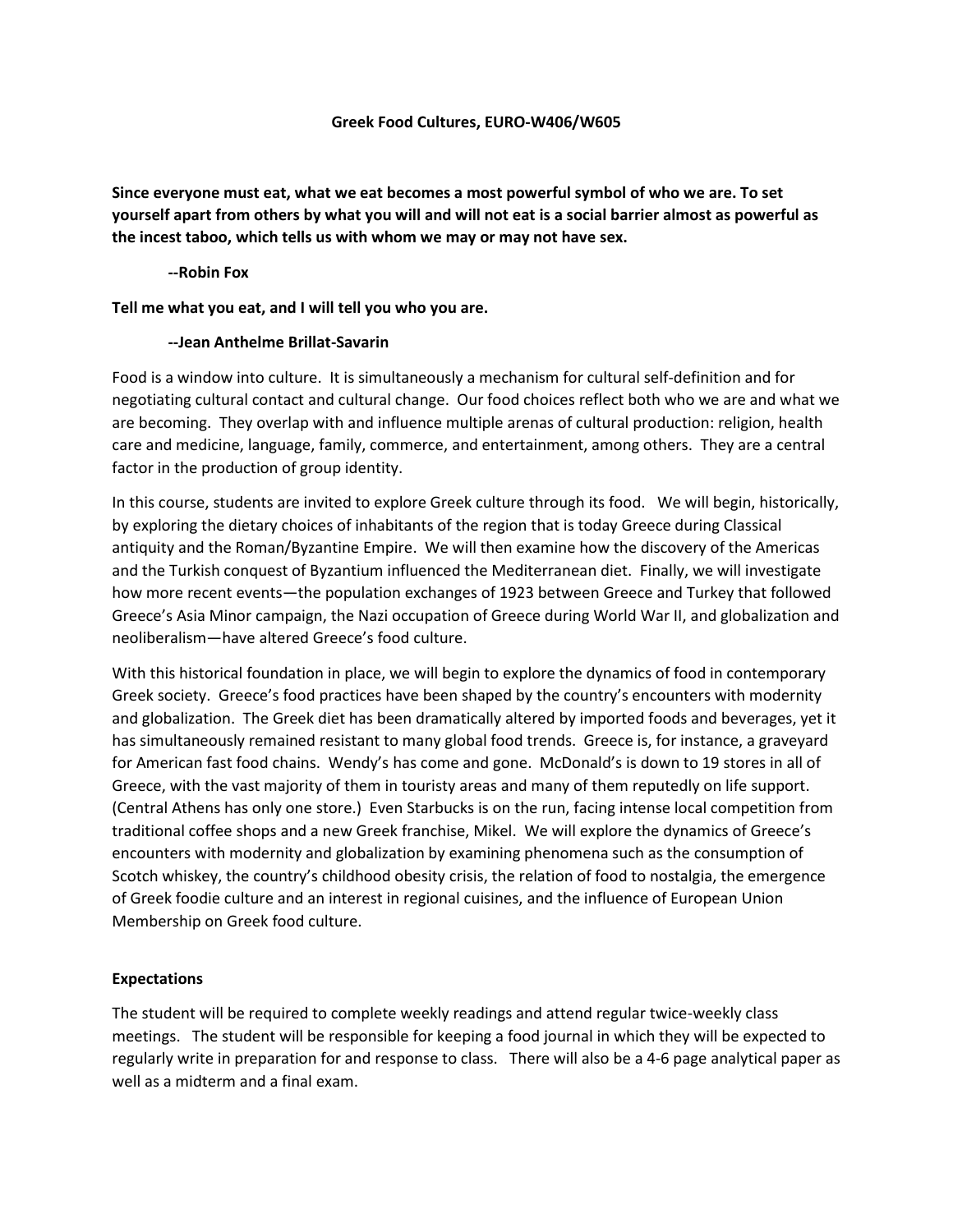This course will be conducted seminar style. Accordingly, lectures and classroom discussions will form the core of this course. **Attendance is mandatory as is participation in classroom activities. You are allowed two absences. Missing three or more classes may affect your final grade negatively. Six or more absences may result in failure.**

I expect active, engaged participation in classroom activities. This means coming to class prepared. I reserve the right to administer pop quizzes if I feel readings are not being completed. Students will occasionally be asked to help facilitate classroom activities by providing discussion questions, preparing in-class presentations, journaling in preparation for discussion, and assuming leadership roles in classroom discussions. These activities will all constitute part of your participation grade.

# **Grade Breakdown**

**Attendance and participation: 30% Food Journal: 20% Midterm Exam: 10% Final Exam: 15% Formal Writing Assignment #1: 12.5% Formal Writing Assignment #2: 12.5%**

## **Required Books**

Warren Belasco, *Food: Key Concepts*

David Sutton, *Remembrance of Repasts: An Anthropology of Food and Memory* Mark Mazower, *Inside Hitler's Greece: The Experience of Occupation, 1941-44* Christopher Bakken, *Honey, Olives, Octopus: Adventures in the Greek Table* Tryfon Bampilis, *Greek Whiskey: The Localization of a Global Commodity*

# **Other Bibliography**

Ashley, Bob et al. "The National Diet" in *Food and Cultural Studies* (New York: Routledge, 2004), pp 75-90.

Beer, Michael. "Diet in the Ancient World" in *Taste or Taboo: Dietary Choices in Antinquity* (Blackawton, Eng.: Prospect Books, 2010).

Broekaert, Wim and Arjan Zuidercoek. "Food Systems in Classical Antiquity" in *A Cultural History of Food in Antiquity*, ed. Paul Erdkamp (New York: Berg, 2012), pp. 41-56.

Dalby, Andrew. *Flavors of Byzantium* (London: Prospect, 2003).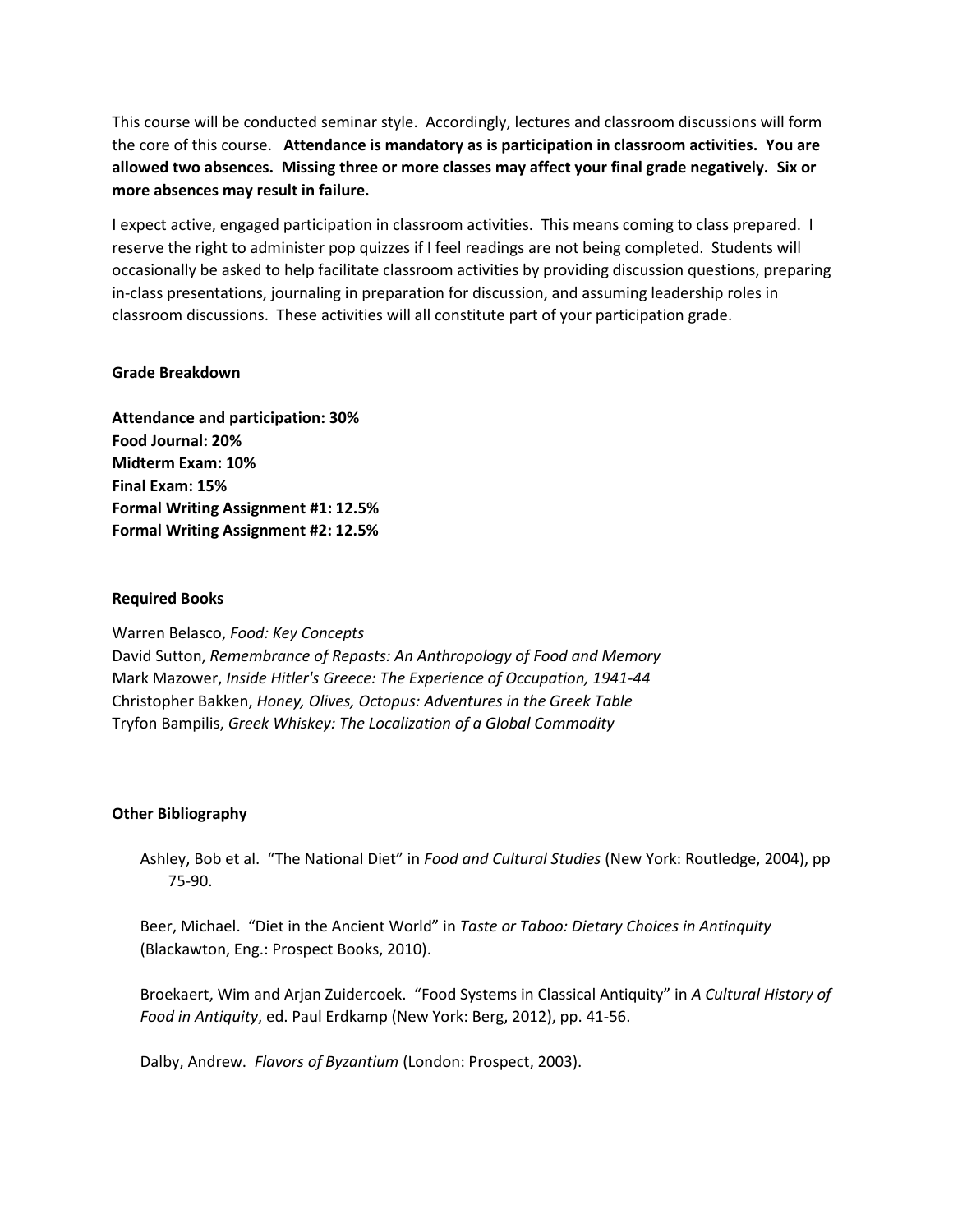Davidson, Alan. "Europe's Wary Encounter with Tomatoes, Potatoes, and Other New World Foods" in Chilies to Chocolate: Foods the Americas gave the World, ed. Nelson Foster and Linda S. Cordell (Tuscon: The University of Arizona Press, 1992).

Douglas, Mary. "Deciphering a Meal."

Dubisch, Jill. "Culture Enters through the Kitchen: in Rural Greece: Women, Food and Social Boundaries in Rural Greece" in *Gender and Power in Rural Greece*, ed. Jill Dubisch (Princeton: Princeton University Press, 1986).

Ellis, Steven J. R. "Eating and Drinking Out" in *A Cultural History of Food in Antiquity*, ed. Paul Erdkamp (New York: Berg, 2012), pp. 95-112.

Gallant, Thomas W. *Modern Greece* (London: Hodder Arnold, 2001).

Gallant, Thomas W. *A Fisherman's Tale* (Ghent: Belgian Archaeological Mission in Greece, 1985).

Grumett, David and Rachel Muers. *Theology on the Menu: Asceticism, Meat, and Christian Diet* (New York: Routledge, 2010).

Hirschon, Renée. " Refugees for Fifty Years" and "The Ottoman Past in the Refugee Present" in *Heirs of the Greek Catastrophe: The Social Life of Asia Minor Refugees in Piraeus* (Oxford: Clarendon, 1989).

Levi-Strauss, Claude. "The Culinary Triangle."

Mintz, Sidney. "Time, Sugar, Sweetness" in *Food and Culture: A Reader*, eds. Carole Counihan and Penny Van Esterik (New York: Routledge, 1997), pp. 357-369.

Nunn, Nathan and Nancy Qian. "The Columbian Exchange: A History of Disease Food and Ideas." Journal of Economic Perspectives 24(Spring 2010): pp. 163-188. Online at [http://pubs.aeaweb.org/doi/pdfplus/10.1257/jep.24.2.163.](http://pubs.aeaweb.org/doi/pdfplus/10.1257/jep.24.2.163)

Petridou, Elia. "The Taste of Home" in *Home Possessions: Material Culture behind Closed Doors*, ed. Daniel Miller (New York: Berg, 2001)

Rosenblum, Mort. *Olives: The Life and Lore of a Noble Fruit* (New York: North Point, 1996).

Schönhärl, Korinna. Fighting the Financial Crisis in Greece: The Privileged Company to Protect Production and Trade in Currants (1905) as International Bank Cooperation. *Historical Review*  10(2013). Online at: [http://historicalreview.org/index.php/historicalReview/article/view/308.](http://historicalreview.org/index.php/historicalReview/article/view/308)

West, Harry G. et al. "Naming Cheese." Journal of Food, Culture and Society 15:1 (2012), pp. 7-42.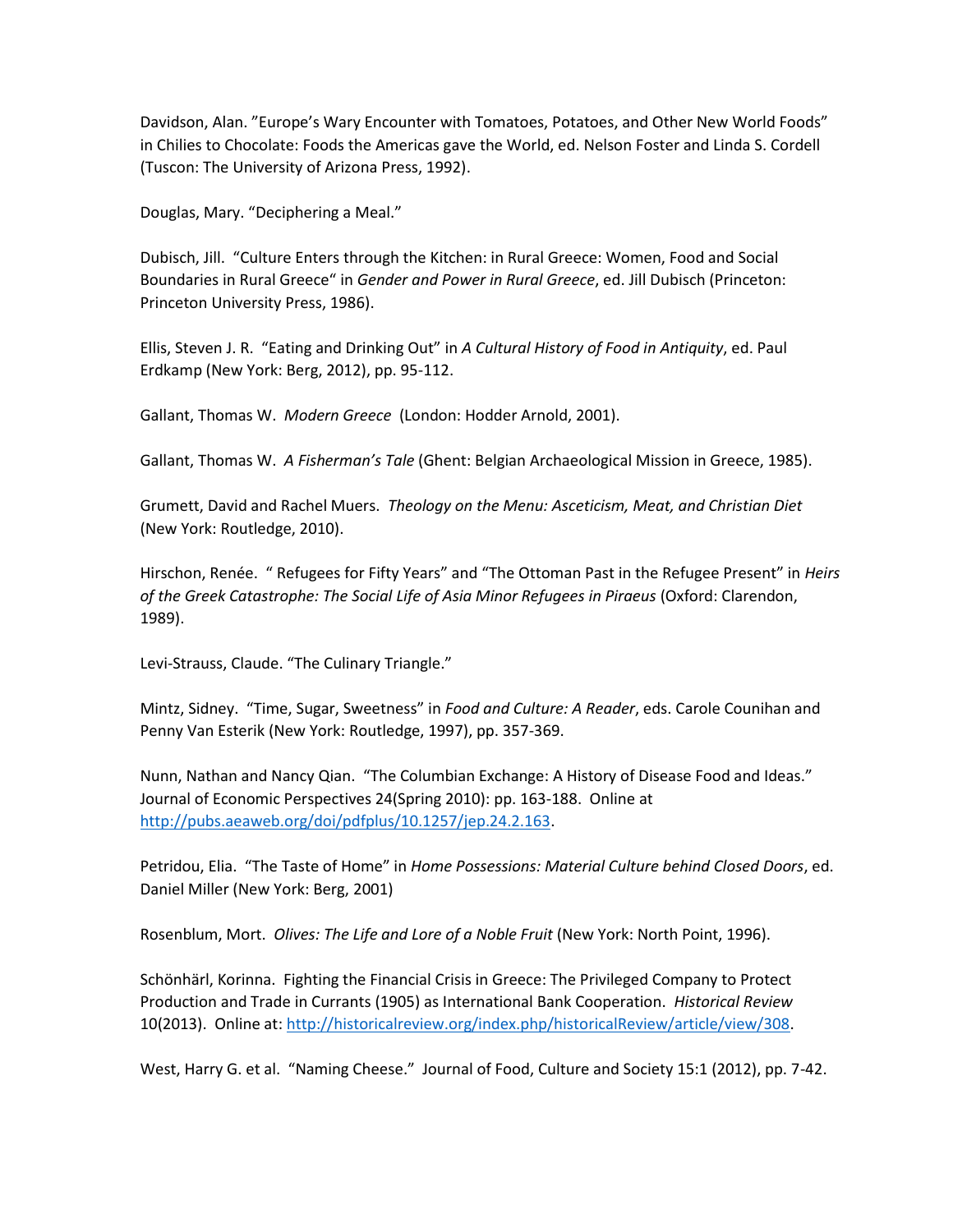West, John A. "A Brief History and Botany of Cacao" in Chilies to Chocolate: Foods the Americas gave the World, ed. Nelson Foster and Linda S. Cordell (Tuscon: The University of Arizona Press, 1992).

Zubaidi, Sami and Richard Tapper. *A Taste of Thyme: Culinary Cultures of the Middle East* (New York: Simon and Schuster, 1994).

### **Tentative Syllabus**

## Prior to Leaving for Greece

Session #1: Risks and Rewards of Studying Abroad. In this session, students will be invited to explore their motivations for studying abroad. We will discuss the potential benefits of studying abroad and the potential pitfalls.

Session #2: An Introduction to Greece. After beginning with a brief history of the country, we will address the following questions. What are some of the fundamental elements of Greek culture? How is Greek culture similar from and different to American culture? What are some of the things that they may find strange about life in Greece?

Session #3: An Introduction to Food Studies and the Practicalities of Travelling to Greece. The first half of this session will be devoted to the Introduction to Warren Belasco's *Food Culture: An Introduction*. The second part of the session will deal with practicalities: What should they pack? How should they prepare themselves to travel? What should they do to help mitigate jet lag? What are the does and don'ts of being in Greece? What are the personal conduct policies that they will need follow during the duration of the class and what will be the consequences if they don't follow them? What procedures will we follow on class trips?

Reading: Prior to Leaving for Greece and on the Plane

Belasco: C2 "Identity: We Are What We Eat" and Readings: Belasco, C3 "The Drama of Food: Divided Identities"

Christopher Bakken, *Honey, Olives, Octopus*

### Week 1

Day 1: Monday, May 16

First and second hours: Approaches to Food Culture Afternoon: Adjustment and Exploration of the Local Area

Day 2

Food in Antiquity

Part 1: The Continuity Theory and Its Dangers (lecture)

Part 2: What and how did the ancients eat?

Reading: McGowan, "Ordering Food in Graeco-Roman Antiquity"

Afternoon: Field trip to the Acropolis and the Acropolis Museum

# Day 3

Food in Antiquity

The Politics of Food and the Dynamics of Eating Out in the Ancient World

Readings: Broekaert and Zuiderhoek "Food and Politics in Classical Antiquity" and Ellis, "Eating and Drinking Out" in Erdkamp, *A Cultural History of Food in Antiquity*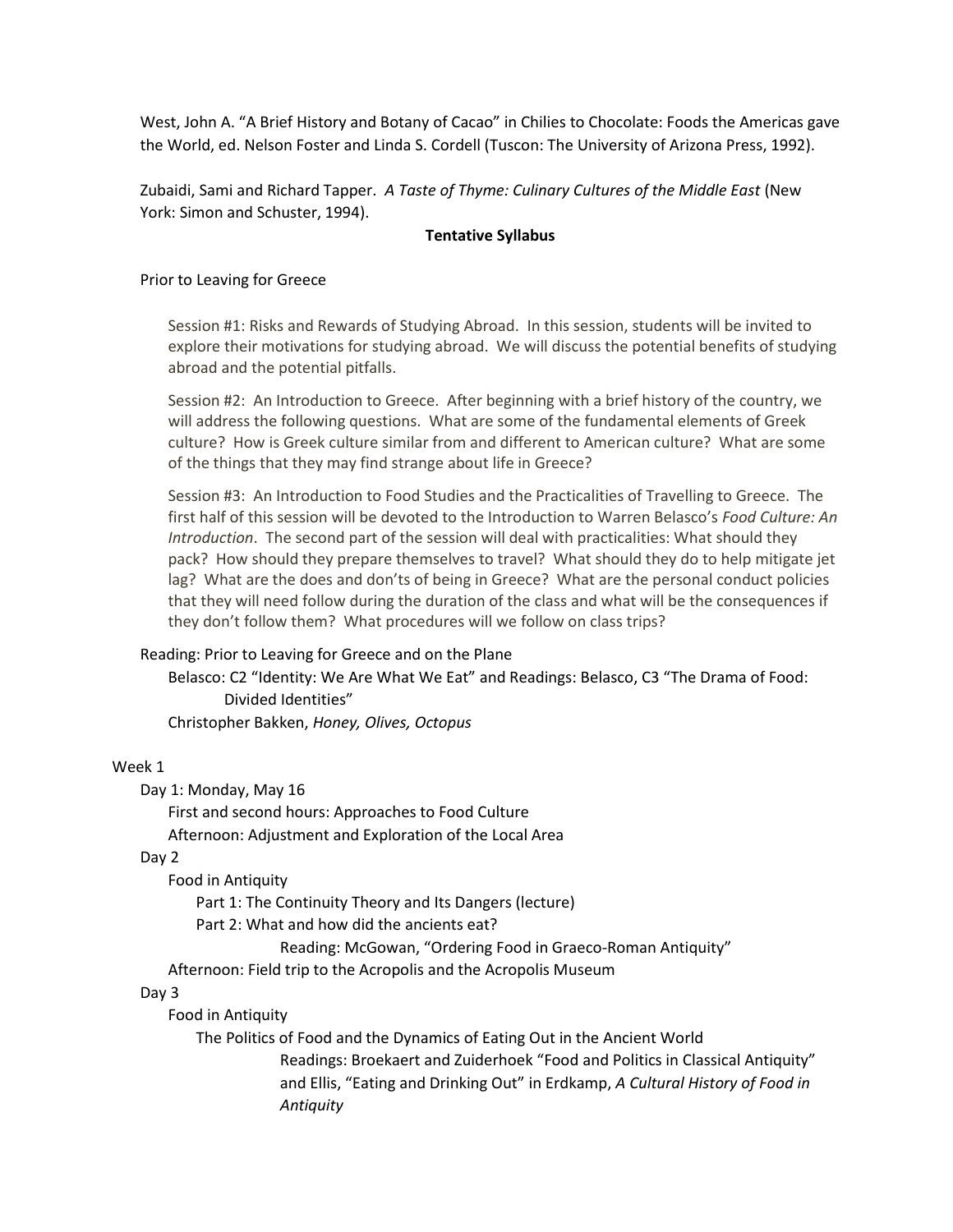Evening: Class Dinner at Archaeon Gevsis (Flavors of the Ancients)

### Day 4

Christian Transformations of Diet:

Defining a Christian Culture through Food

Readings: David M. Freidenreich, *Foreigners and Their Food: Constructing Otherness in Jewish, Christian, and Islamic Law*, Chapters 6, 7, and 8.

The Continuous Presence of the Olive

Reading: Mort Rosenblum, "Olives" and "Wild Olives" from *Olives*.

Day 5 (Depart for Field Trip to the Peloponnese and Mani)

Site seeing and shopping and Lunch in Nafpleio

Museum of the Olive and Olive Oil in Sparta

Afternoon visit to Antalea Olive Oil, olive producer in Kalamata

Dinner and Hotel in Messinia

# Day 6 (Depart for Mani)

Honey producer in Mani

Olive Oil Producer in Mani

Dinner in Areopoli -- Local food

## Day 7 (Return to Athens)

Dirou Caves and lecture on Neolithic diet,

Swim and seafood in Limeni

Return to Athens

### Week 2

#### Day 1

The Emergence of Modern Greek Cuisine: Pre-Columbian and Post-Columbian First half: The Columbian Exchange

Reading: Nunn and Qian, "The Columbian Exchange"

[\(http://pubs.aeaweb.org/doi/pdfplus/10.1257/jep.24.2.163.](http://pubs.aeaweb.org/doi/pdfplus/10.1257/jep.24.2.163))

Second half: "The Greek Diet, Yesterday and Today"

# Day 2

Byzantine Cuisine and Ottoman Cuisines and Their Influence

Readings: Andrew Dalby, "Foods and Markets of Istanbul" from *Flavors of Istanbul*; Tapper and Zubaida, Selections from *A Taste of Thyme*

#### Day 3

Exam Day and the Greek Nation and Greek Cuisine

First half: Midterm Exam

Second half: The Nation State, Greek Agriculture, and Immigration

Reading: Gallant, *Modern Greece*, selections. Schönhärl, "Fighting Financial Crisis."

Afternoon: Visit to Lazaridis Wine Museum and the Bread Museum

Class Dinner: Restaurant Specializing in the Cuisine of Asia Minor Greeks

Paper #1 Assigned

#### Day 4

The Treaty of Laussanne/Population Exchanges Old Greeks and the Baptized in Yoghurt